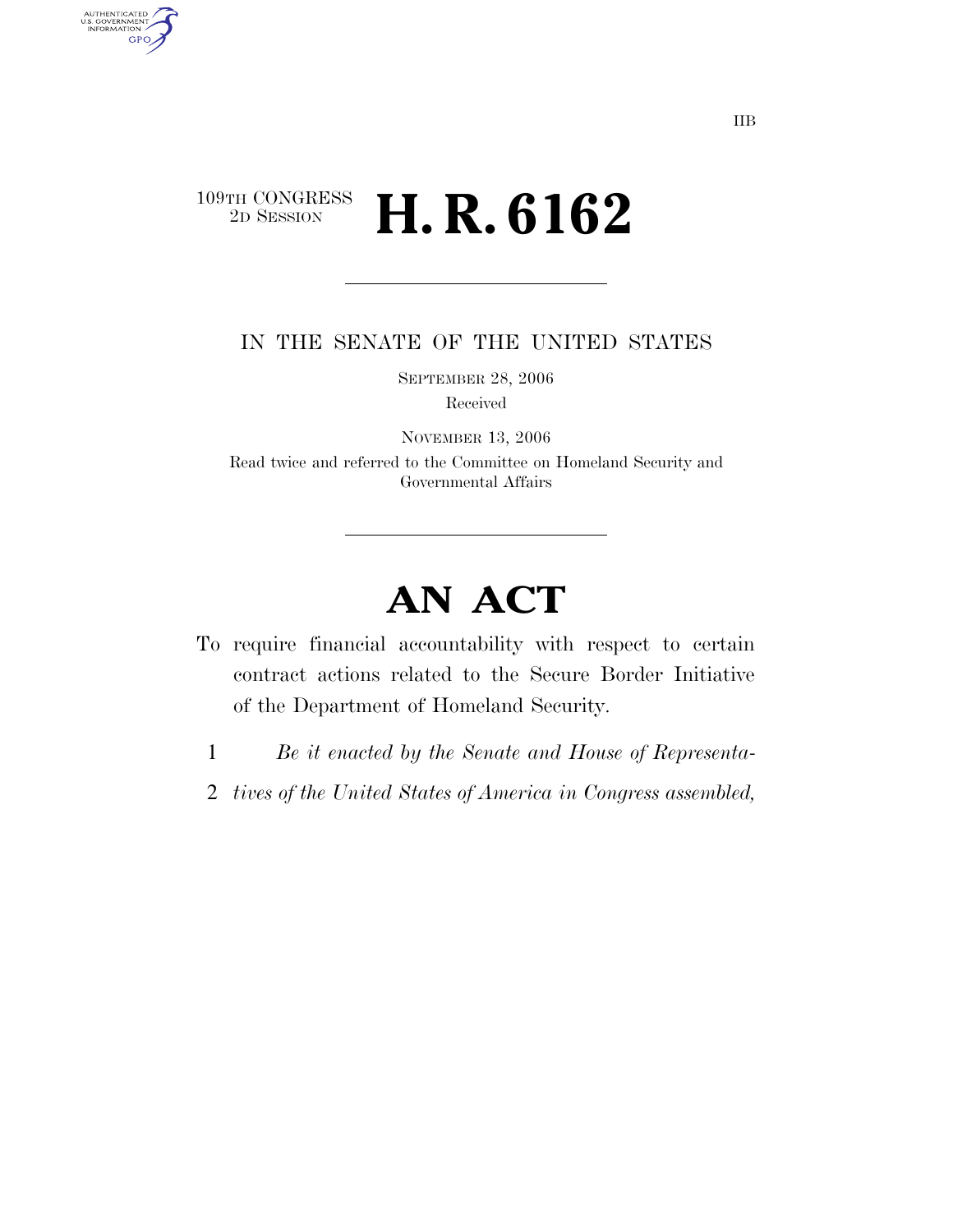## **SECTION 1. SHORT TITLE.**

 This Act may be cited as the ''Secure Border Initia-tive Financial Accountability Act of 2006''.

## **SEC. 2. SECURE BORDER INITIATIVE FINANCIAL ACCOUNT-**

**ABILITY.** 

 (a) IN GENERAL.—The Inspector General of the De- partment of Homeland Security shall review each contract action related to the Department's Secure Border Initia- tive having a value greater than \$20,000,000, to deter- mine whether each such action fully complies with applica- ble cost requirements, performance objectives, program milestones, inclusion of small, minority, and women-owned business, and timelines. The Inspector General shall com- plete a review under this subsection with respect to a con-tract action—

- (1) not later than 60 days after the date of the initiation of the action; and
- (2) upon the conclusion of the performance of the contract.

**HR 6162 RFS** (b) REPORT BY INSPECTOR GENERAL.—Upon com- pletion of each review described in subsection (a), the In- spector General shall submit to the Secretary of Homeland Security a report containing the findings of the review, including findings regarding any cost overruns, significant delays in contract execution, lack of rigorous departmental contract management, insufficient departmental financial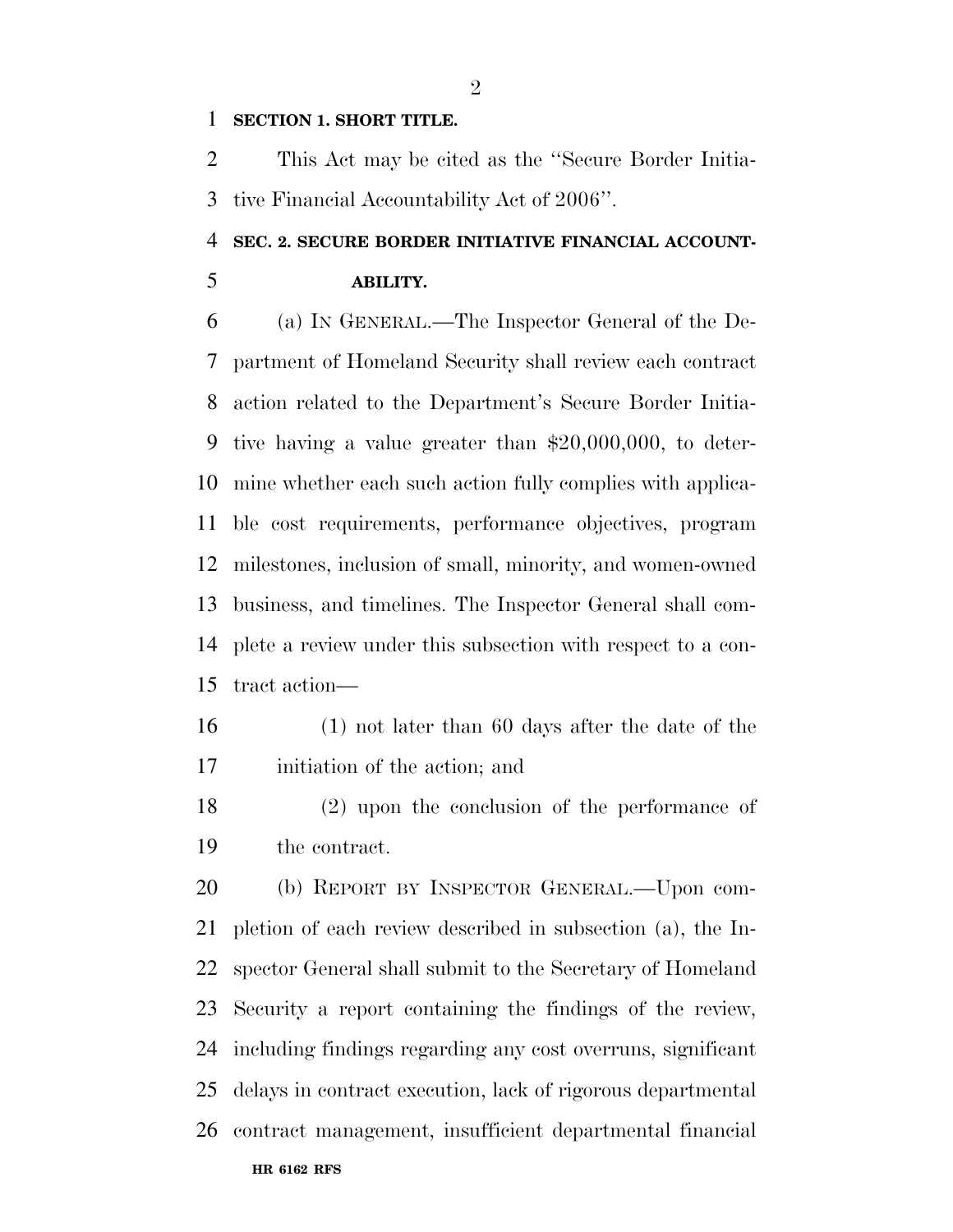oversight, bundling that limits the ability of small business to compete, or other high risk business practices.

 (c) REPORT BY SECRETARY.—Not later than 30 days after the receipt of each report required under subsection (b), the Secretary of Homeland Security shall submit to the Committee on Homeland Security of the House of Representatives and the Committee on Homeland Security and Governmental Affairs of the Senate a report on the findings of the report by the Inspector General and the steps the Secretary has taken, or plans to take, to address the problems identified in such report.

 (d) AUTHORIZATION OF APPROPRIATIONS.—In addi- tion to amounts that are otherwise authorized to be appro- priated to the Office of the Inspector General, an addi- tional amount equal to at least five percent for fiscal year 2007, at least six percent for fiscal year 2008, and at least seven percent for fiscal year 2009 of the overall budget of the Office for each such fiscal year is authorized to be appropriated to the Office to enable the Office to carry out this section.

 (e) ACTION BY INSPECTOR GENERAL.—In the event the Inspector General becomes aware of any improper con- duct or wrongdoing in accordance with the contract review required under subsection (a), the Inspector General shall, as expeditiously as practicable, refer information related